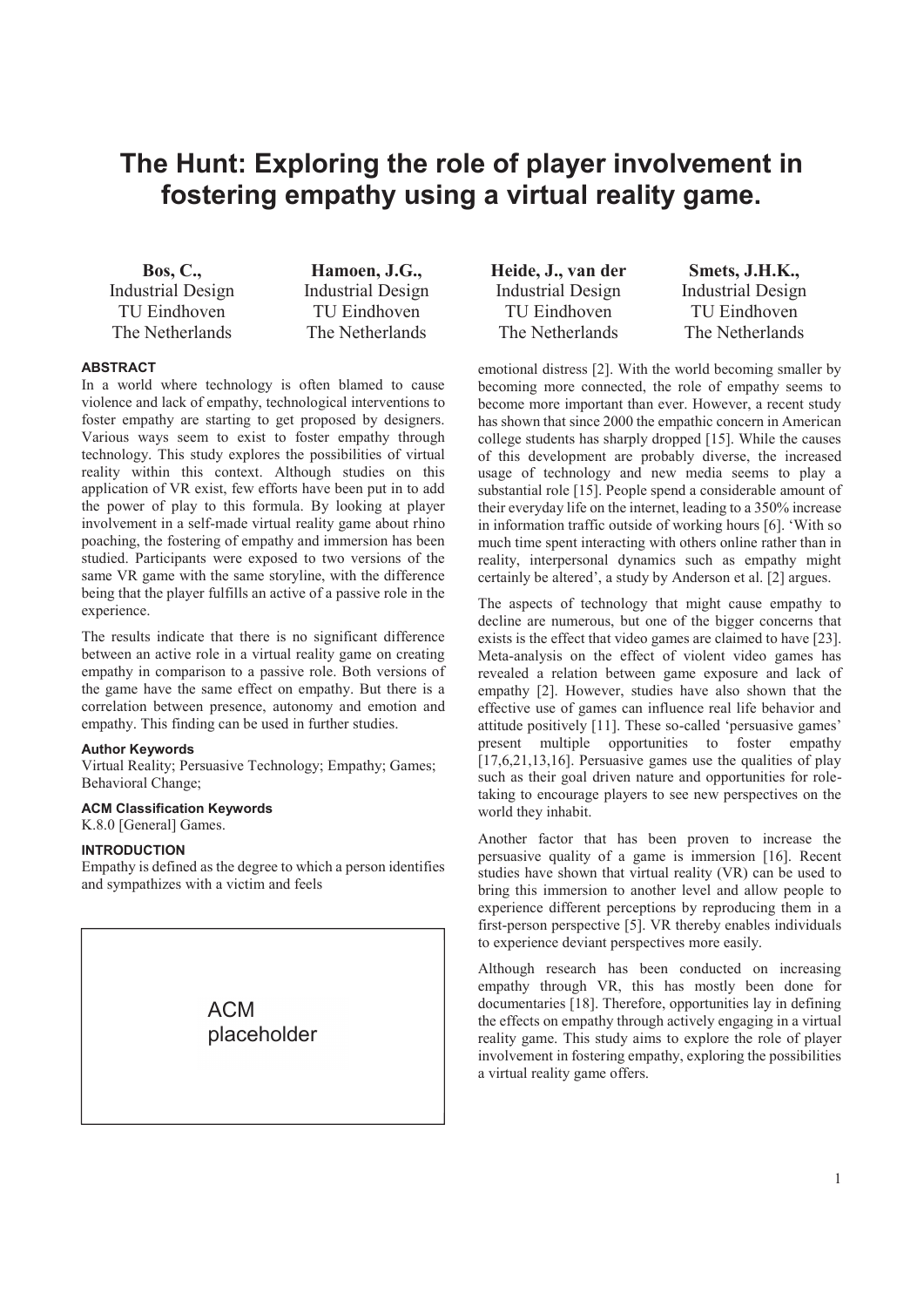## **RELATED WORKS**

In research, VR is often used to increase immersion and to create a feeling of being present in the virtual world [16]. The challenge, interactivity, realism, fantasy, cooperation and especially immersion are benefits that are created by games and simulations, and can be used to transfer a persuasive message or foster empathy [20]. Virtual Reality is often used to let someone experience someone else's point of view which can stimulate empathy. An example of this is creating empathy for red-green color blindness in VR [2]. Embodied experiences, with a red-green color blindness filter in VR, were being compared to traditional perspective taking in three different experiments. These experiments mostly consisted of a color matching exercise in which participants matched red or green colored screws with holes with respective colors on a board. After the exercise the participants were asked to help a color-blind person, so the empathy is measured by looking into the helping behavior. The study shows that participants who experienced the virtual color blindness found the experience to be more vivid and more realistic. The Interpersonal Reactivity Index, which measures the personal differences in feeling empathy, also had an effect on the outcome. The people with a lower value developed more positive attitude towards people with colorblindness, even after 24 hours after the experiment. Additionally: There was also twice as much helping behavior when VR was used.

Another study that explored creating empathy through virtual reality is the game 'A Breathtaking Journey' [16]. It is a mixed-reality game, meant to create empathy for refugees. The player is a refugee who is hiding in a back of a truck that is transporting mandarins, fleeing from a wartorn country. This study focused on multi-sensory experiences, which means that the researchers add other senses. In this case feeling of a 'real' truck setting and smell. Besides using an Oculus Rift virtual reality headset, an installation was built to resemble the back of a truck including a tiny window where players could peek at the outside. Also, a mask was made to diffuse the scent of mandarins and pick up the breathing of the participants. The game was exciting, as the participants could get caught when their breathing was too loud in the physical world. The outcome of the research was that emotions and physical stimuli, real or simulated, may mutually influence and reinforce each other.

All studies listed above have a quality in common: all studies take advantage of the qualities of play. In his work 'Homo Ludens' [12], J. Huizinga describes the game environment as 'a temporary world within the ordinary world, dedicated to the performance of an art apart'. This temporary world also called the 'magic circle', allows for a unique mindset in which the player functions by the rules of the game, and is open for new information.

Previous research by P. Zak suggests that oxytocin induces

empathy, and that empathy resolves in generosity [26]. He found that during storytelling two kinds of emotions are felt: distress and empathy. Distress causes the body to release cortisol and experiencing empathy results in the body releasing oxytocin. Participants were asked to donate money to a charity, after being exposed to a story. The study shows that the more cortisol and oxytocin the participants had released, the more money they would donate. Other work shows that prosocial behavior, like volunteering and donating to charity, is stimulated by the experience of empathy [9,8]. These studies clearly state that the experience of empathy leads to action, and that storytelling can be a useful tool to achieve this.



Multiple studies are dedicated on how to write a good and emphatic story. In the research of Zak [26], storytelling was examined in detail. There was concluded that when stories followed the dramatic arc [10], the brain releases chemicals. Cortisol is released when tension appears in a story, this makes people pay attention. If the attention is sustained long enough, people start to identify with characters in the story. The identification, or transportation, causes the brain to release oxytocin [24]. As previous studies have shown, leads the oxytocin release to empathy. The game that was created for this study also uses the principle of the dramatic arc [10] and is written as a tragedy [7].

# **METHODS**

### **The Hunt**

In two experiments the following research question was tested: *What is the effect of an active role in a virtual reality game on creating empathy in comparison to the effect of a passive role?* To investigate these effects, a virtual reality game called the Hunt has been developed specifically for this study. The theme and storyline were taken in account in order to design a game that creates as much empathy as possible, while raising awareness for Wildlife Crime in Africa. The near extinction of the rhino and the seriousness of illegal poaching [3,25] has been chosen as theme for the game because of its high potential for fostering empathy. Because the research is based on the difference in effect of a passive or active role in a virtual reality game, two versions of the game were designed. This way the participants could play the same game, but with a different level of involvement.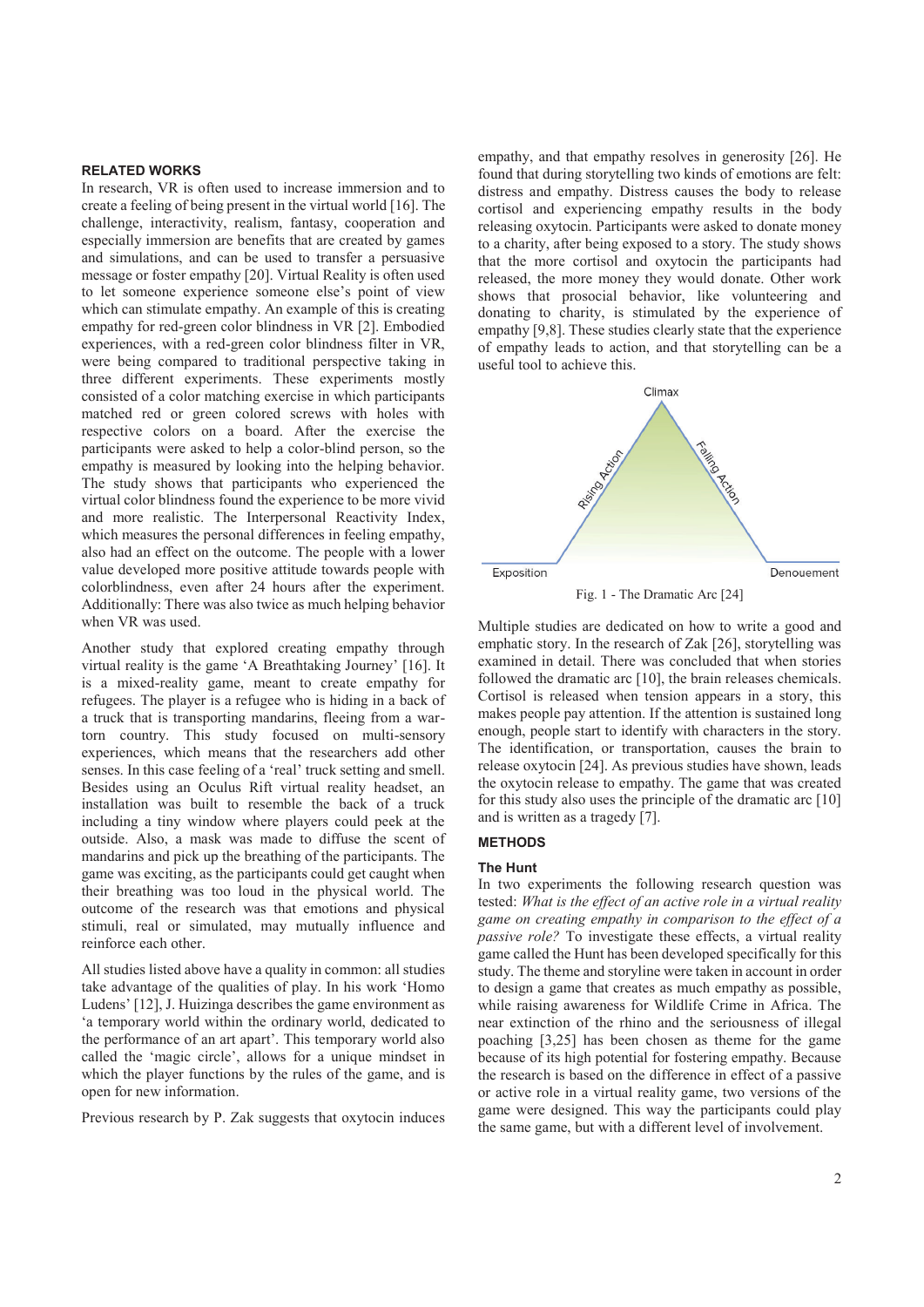In the game, the player plays as a rhino poacher, while being supported by a non-player-character (NPC). Two variants of the game were used during the study. In these games, a distinction in player-role has been made. In the active variant (AVR) the player has to carry the gun and eventually shoot a rhino; in the more passive variant (PVR) the NPC carries the gun and the player follows the NPC around and watches the NPC shoot the rhino.



Fig. 2: Screenshot of 'The Hunt'

This game is based on the concept of 'procedural rhetoric', created by Ian Bogost [5]. Procedural rhetoric is based on the notion that the processes and activities that interactors engage in during play are more persuasive than the information that is layered on top of those processes [11]. In other words, the players' behavior can change by playing the game actively. By experiencing rhino poaching, players have the opportunity to gain a new perspective about the situation and what they can do about it. Because this study is based on creating empathy, the storyline is based on the dramatic arc [10]. At the start of the game, a short verbal introduction is given in which the main characters (the player and the companion hunter) are introduced. The action rises when the player starts hunting the rhino. The climax occurs when the rhino gets shot by the player or the companion hunter. The climax suggests that the experience is finished, but afterwards an end scene is initialized. The falling action and denouement (conclusion) appear here, as the player is confronted with the consequences of his actions. By using a tragedy [7], the player is confronted with disturbing facts on illegal poaching, which could result in empathy outside of the game.

In conducting this study, two test sessions took place. Session one was executed at Enversed, a virtual reality center in Eindhoven. Session two was executed on Demo Day, a technology exhibition at the department of Industrial Design of Eindhoven University of Technology.

For this study, a quantitative approach was chosen due to the limited amount of time of participants could spend in our game, along with the need to be able to generalize the results of this study. Furthermore, a quantitative approach allowed for more control over what questions were asked to make sure the approach was consistent for each participant. The questions are mostly based on validated questionnaires, as is further elaborated on in the section measurement instruments. In this study, only the short-term effects of the virtual reality game are addressed.

#### **Materials**

The experience was delivered using an HTC Vive VR headset along with the Vive controllers, a pair of Bose QuietComfort 25 headphones and two versions of the VR game 'The Hunt'. Laptops were used to fill in the two surveys.

# **Measurement Instruments**

A survey has been taken by the player before (I) and after (II) the game to assess change in affective state. Questions about demographics, attitude, presence, autonomy, empathy and the game itself were being asked. If the questions were not validated the Likert Scale 7: Fully Disagree  $\leq$  Fully Agree was used.

There are two surveys used:

I: Demographics and attitude

II: Attitude, presence, autonomy, empathy and positive/negative emotions

#### *Attitude*

To get a clear insight of the participants' attitude towards rhino poaching, questions about the current attitude are asked beforehand. Afterwards the same questions about the cause are asked and compared to see if their attitude is changed after the experience. The questions were made by the research team, to make the questions specific to rhino hunting.

#### *Presence*

The Igroup Presence Questionnaire (IPQ) [22] is a scale for measuring the sense of presence experienced in a virtual environment. The scale has been constructed using a large pool of items and two survey waves with approximately 500 participants. Originally constructed in German, the scale is now also available in English and Dutch.

#### *Autonomy*

The questions of the autonomy questionnaire are taken from Peng, W., Lin, J. H., Pfeiffer, K. A., & Winn, B study [19]. This way, a validated method to research autonomy in a game has been put in place.

## *Empathy*

The questions used in this questionnaire are inspired by The Game Experience Questionnaire [14].

#### *Positive/Negative Emotions*

The questions used in this questionnaire are inspired by The Game Experience Questionnaire [14]. These questions play in on the feelings of the participant. These can lead to more in depth knowledge about findings in the empathy questionnaire.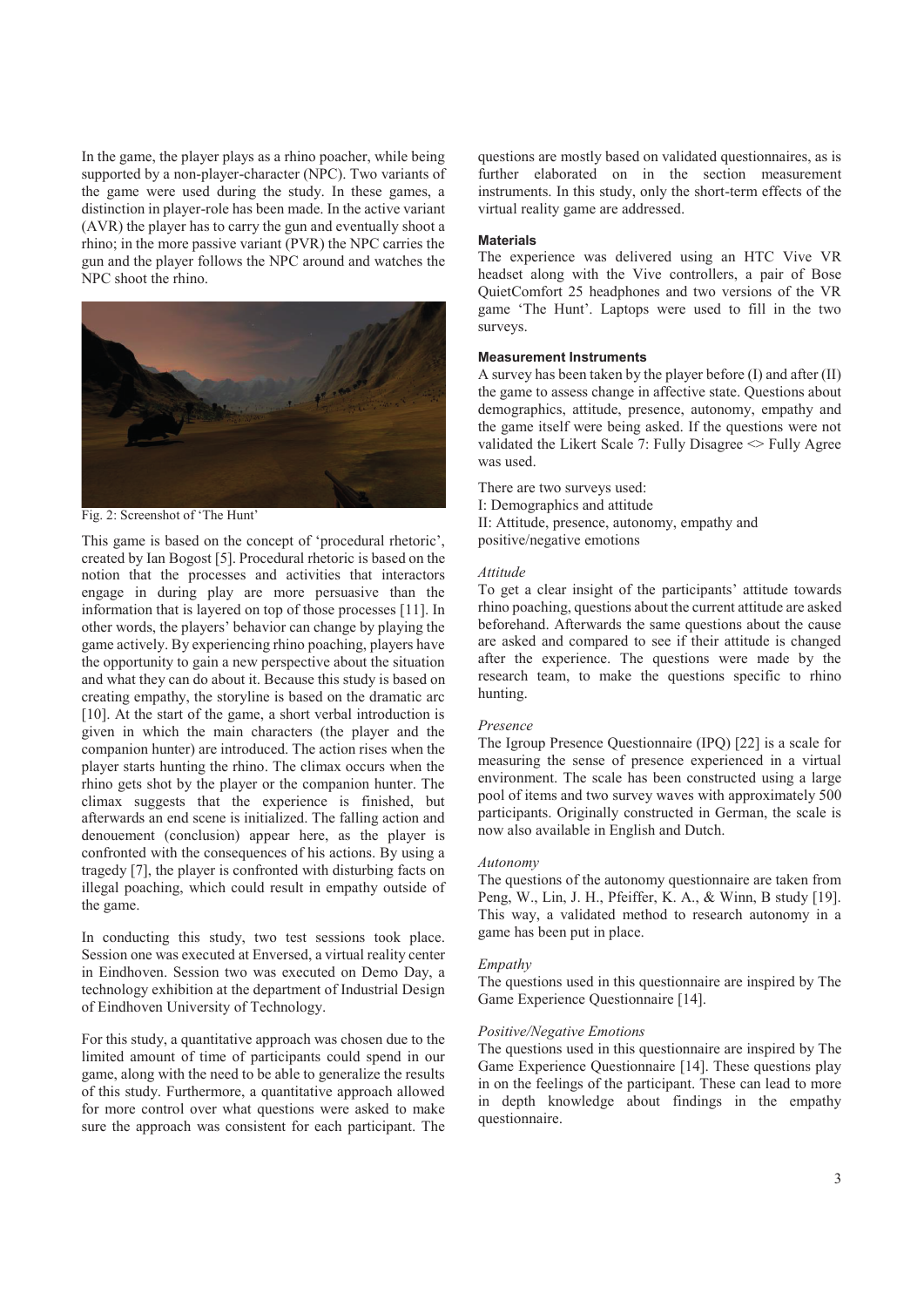#### **Session I - Enversed**

Thirteen participants (3 women, 9 men), ages vary in categories of 18-25 to 50+ years, were recruited out of groups that were playing other VR games. The participants were asked for help with a study by playing our game. A survey was filled in before and after playing the game. One participant had to be excluded from the analyses because of data loss.

Arriving participants were randomly assigned to one of two experiences: AVR or PVR. The participants were tested individually and started prior to the experience (AVR or PVR) with filling in survey I. After this, the participants received a short explanation of what had to be done in the game (without giving them information about the cause), how to walk in the virtual reality environment and how to shoot (only in AVR). After the explanation, the Vive headset was placed on the participant, followed by the pair of headphones and the experience began. While one participant was playing the game, another participant was asked to start filling in survey I. This made sure that there were no waiting times and the research flow went smoothly. After the participants finished listening to the end scene in the game, they were asked to fill in survey II.

## **Session II - Technical University Eindhoven**

Eighteen participants (9 women, 9 men), with ages varying in categories of 18-25 to 40-50 years, were recruited when they visited the game setup during Demo Day. The visitors were asked to experience virtual reality and take part in this study. Participants who agreed to take part in this study were asked to fill in a survey before and after playing the game to participate in this study.

#### **Hypothesis**

For the situation as described in the method section, two

outcomes were considered likely. Yet a clear consensus on which hypothesis was considered most likely could not be reached.

The first hypothesis suggests that the active involvement in the VR experience increases the attitude change created by

participants. Making the active version of the game more effective in creating empathy. The second hypothesis revolves around the 'magic circle' effect [12]. The magic circle effect could reduce the sense of responsibility, thus decreasing the attitude change created by the VR game. Making the passive version more effective in creating empathy.

### **RESULTS**

The outcome of the surveys are being analyzed using the software SPSS. For all the different surveys used (Attitude, presence, autonomy, empathy and positive/negative emotions) a reliability analysis is executed. In table 1 the respective Cronbach's alpha of each survey can be seen.

| Survey          | Cronbach's alpha |
|-----------------|------------------|
| Attitude Before | 0.652            |
| Attitude After  | 0.519            |
| Presence        | 0.827            |
| Autonomy        | 0.793            |
| Empathy         | 0.693            |
| Emotions        | 0.675            |

Table 1: Reliability Analysis

A low value of the Cronbach's alpha can be seen, in the 'Attitude After' questionnaire. This can be related to the fact that this survey was not validated. The Attitude Before, Empathy and Emotions questionnaire almost hit 0.70 and can be seen as moderate reliability. The Presence and Autonomy questionnaire are reliable, as their alpha is above 0.70.

To look into the differences in attitude change between group A and B an ANCOVA was carried out. As seen in Table 2. An ANCOVA controlling for the active and passive group showed no significant effect of condition on attitudes before and after playing the game;  $F(1,27) = 0.350$ , p = .559.

Not only attitude change is being compared within Group A and Group B, also the means of Presence, Autonomy,

| Dependent Variable:    | AttitudeAfter Mean         |    |             |        |      |
|------------------------|----------------------------|----|-------------|--------|------|
| Source                 | Type III Sum<br>of Squares | df | Mean Square | F      | Sig. |
| Corrected Model        | $15.235^{\text{a}}$        | 2  | 7,618       | 25,270 | ,000 |
| Intercept              | 2.763                      | 1  | 2.763       | 9.165  | ,005 |
| AttitudeBefore Mean    | 14.165                     |    | 14.165      | 46.989 | .000 |
| group                  | .105                       | 1  | .105        | .350   | 559. |
| Error                  | 8.139                      | 27 | .301        |        |      |
| Total                  | 701,833                    | 30 |             |        |      |
| <b>Corrected Total</b> | 23.374                     | 29 |             |        |      |

## **Tests of Between-Subjects Effects**

*Table 3: Independent Samples Test*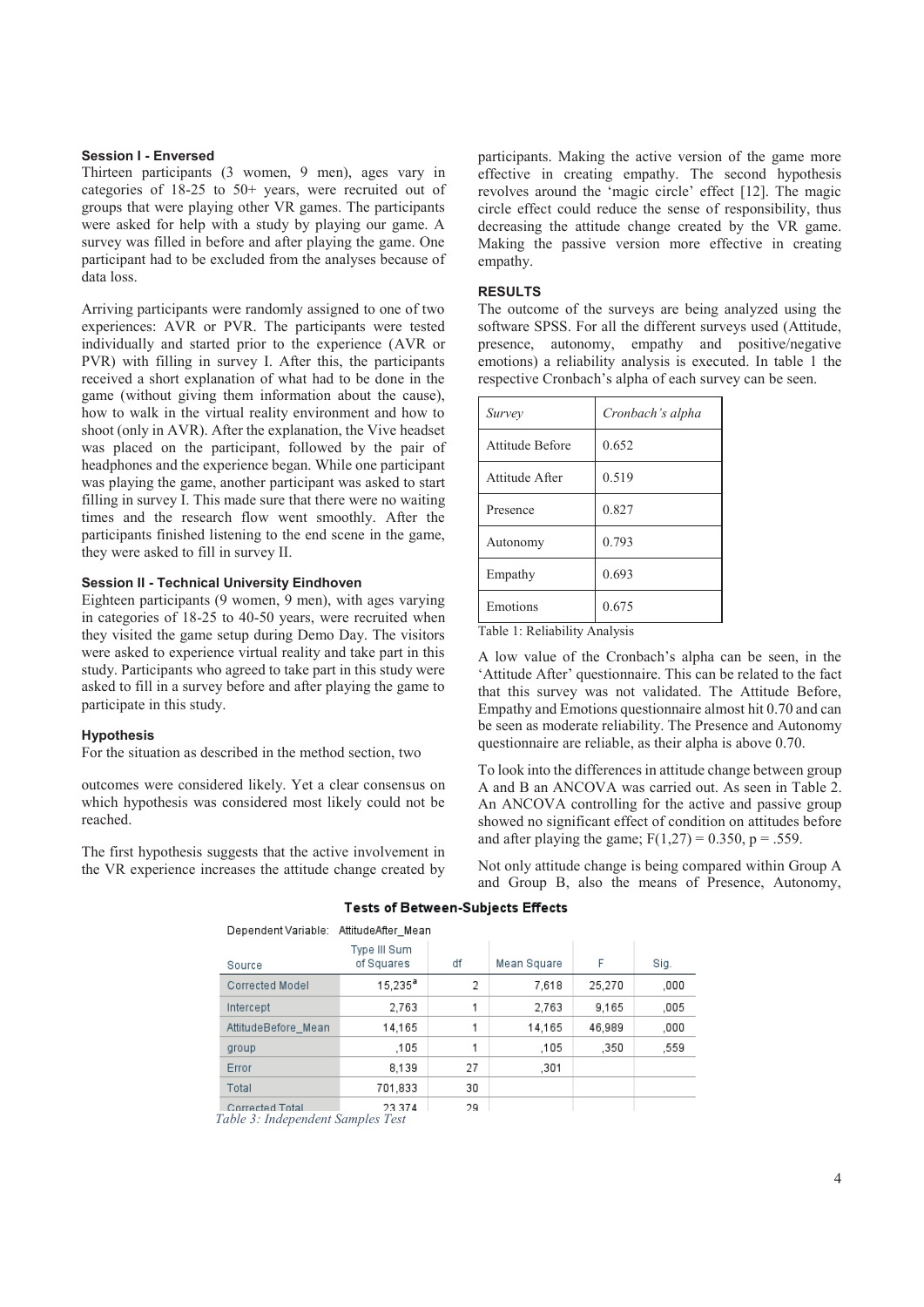|              |                                | Levene's Test for Equality of<br>Variances |      | t-test for Equality of Means |        |                 |                           |                                 |                                                              |        |
|--------------|--------------------------------|--------------------------------------------|------|------------------------------|--------|-----------------|---------------------------|---------------------------------|--------------------------------------------------------------|--------|
|              |                                | F                                          | Sig. |                              | df     | Sig. (2-tailed) | Mean<br><b>Difference</b> | Std. Error<br><b>Difference</b> | 95% Confidence Interval of the<br><b>Difference</b><br>Lower | Upper  |
| AutonomyMean | Equal variances<br>assumed     | .693                                       | .412 | ,237                         | 28     | ,815            | ,08889                    | ,37546                          | $-0.68021$                                                   | ,85798 |
|              | Equal variances not<br>assumed |                                            |      | ,237                         | 26,723 | ,815            | ,08889                    | ,37546                          | $-68186$                                                     | ,85964 |
| EmpathyMean  | Equal variances<br>assumed     | .247                                       | ,623 | ,938                         | 28     | ,356            | ,22857                    | ,24380                          | $-27082$                                                     | ,72796 |
|              | Equal variances not<br>assumed |                                            |      | ,938                         | 27,730 | ,357            | ,22857                    | ,24380                          | $-27104$                                                     | ,72818 |
| EmotionMean  | Equal variances<br>assumed     | ,025                                       | ,876 | 1.104                        | 28     | ,279            | ,22051                    | ,19973                          | $-18861$                                                     | ,62964 |
|              | Equal variances not<br>assumed |                                            |      | 1,104                        | 27,999 | .279            | ,22051                    | ,19973                          | $-18861$                                                     | ,62964 |
| PresenceMean | Equal variances<br>assumed     | .663                                       | ,422 | ,079                         | 28     | .938            | ,02381                    | ,30193                          | - 59466                                                      | ,64228 |
|              | Equal variances not<br>assumed |                                            |      | ,079                         | 26,722 | ,938            | ,02381                    | ,30193                          | - 59599                                                      | ,64361 |

## **Independent Samples Test**

*Table 4: Independent Samples Test*

Empathy and Emotions were compared by means of a Independent Samples Test (Table 3). In Levene's test for equality of variances and the t-test. The significance of all four subjects are above 0.05, which indicates the two groups insufficiently.

The correlation between the several parts of the survey can also be interesting to look at. The Attitude Change of each group was calculated by subtracting the mean of the Attitude Before from Attitude After (AttitudeAfterMean - AttitudeBeforeMean). In Table 4, in order to apply for a correlation, a significance of 0.01 between the result is expected. Interesting is the correlations linked to empathy. Both presence, autonomy and emotion seem to have significant a significant correlation:

Empathy and Autonomy  $r(30) = .556$ ,  $p < 0.001$ Empathy and Emotion  $r(30) = .659$ ,  $p < 0.001$ Empathy and Presence  $r(30) = .690$ ,  $p < 0.001$ 

## **DISCUSSION**

For this research, two hypotheses were drawn. The first hypothesis is that an active involvement in the VR experience increases the attitude change and is more effective in creating empathy. The second hypothesis is that the magic circle effect could reduce the sense of responsibility, thus decreasing the attitude change created by the VR game and making the passive version more effective in creating empathy. From the ANCOVA can be concluded that there are no significant differences between active and passive group in attitude change. This means that both hypotheses are rejected. When looking at the t-test between the topics, one notices that there is no significant difference between the active and passive group for either the autonomy, empathy, emotion or presence survey. However, there was verified that the use of a virtual reality experience can foster empathy

| Correlations   |                     |                    |                  |                 |             |                  |  |
|----------------|---------------------|--------------------|------------------|-----------------|-------------|------------------|--|
|                |                     | AttitudeChang<br>е | AutonomyMea<br>n | EmpathyMea<br>n | EmotionMean | PresenceMea<br>n |  |
| AttitudeChange | Pearson Correlation |                    | .126             | .209            | .134        | .185             |  |
|                | Sig. (2-tailed)     |                    | ,506             | .268            | ,479        | ,328             |  |
|                | N                   | 30                 | 30               | 30              | 30          | 30               |  |
| AutonomyMean   | Pearson Correlation | .126               | 1                | ,556"           | .659"       | ,690**           |  |
|                | Sig. (2-tailed)     | ,506               |                  | ,001            | ,000        | ,000             |  |
|                | N                   | 30                 | 30               | 30              | 30          | 30               |  |
| EmpathyMean    | Pearson Correlation | .209               | ,556**           | 1               | ,742        | ,639             |  |
|                | Sig. (2-tailed)     | .268               | ,001             |                 | ,000        | .000             |  |
|                | N                   | 30                 | 30               | 30              | 30          | 30               |  |
| EmotionMean    | Pearson Correlation | ,134               | ,659"            | .742            | 1           | ,675"            |  |
|                | Sig. (2-tailed)     | .479               | ,000             | ,000            |             | ,000             |  |
|                | N                   | 30                 | 30               | 30              | 30          | 30               |  |
| PresenceMean   | Pearson Correlation | ,185               | ,690**           | ,639"           | .675"       | 1                |  |
|                | Sig. (2-tailed)     | ,328               | ,000             | ,000            | ,000        |                  |  |

*Table 5: Correlations*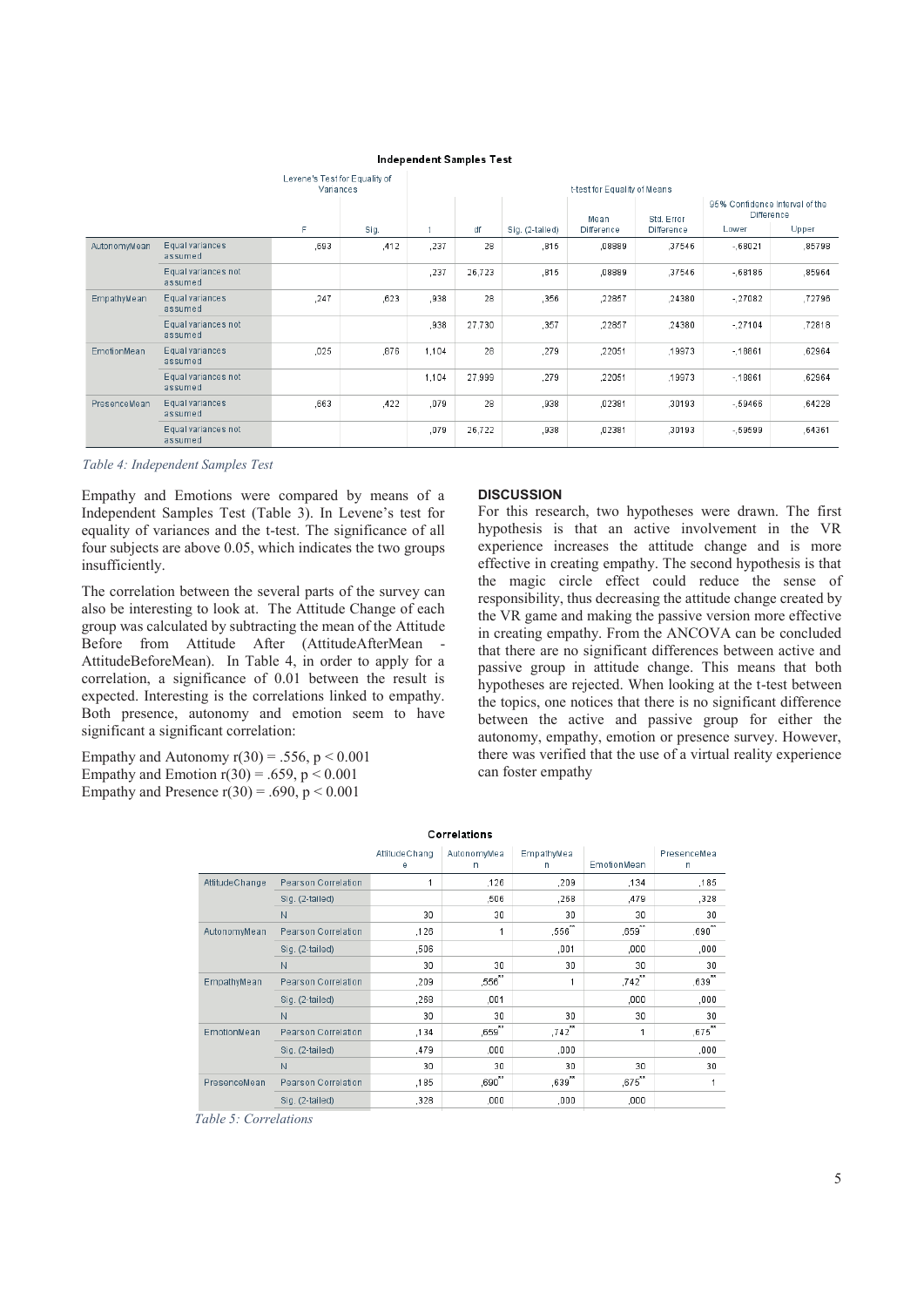Out of the correlations between presence, autonomy, emotion and empathy some interesting conclusions can be drawn. The results indicate that empathy can be influenced by creating presence, autonomy and emotions in a game. Or that presence can be influenced by adding autonomy, empathy and emotions and so on. From this it can be concluded that the developed VR experience effectively influences these factors.

## **Design Opportunities**

While conducting our study some aspects of the game, that could have influenced the results, surfaced. First, the duration of the game was too long. This created boredom for some of the participants, especially with the passive version. Also, some of the participants needed vocal guidance, while playing the game. The fact that they got more information than other participants, could have influenced the dataset.

|                  | Scale Mean if<br><b>Item Deleted</b> | Scale Variance<br>if Item Deleted | Corrected Item-<br>Total<br>Correlation | Cronbach's<br>Alpha if Item<br><b>Deleted</b> |
|------------------|--------------------------------------|-----------------------------------|-----------------------------------------|-----------------------------------------------|
| Attitude1After   | 23,0333                              | 21.137                            | .320                                    | ,446                                          |
| Attitude3After   | 22,8333                              | 20.695                            | .302                                    | .456                                          |
| Attitude4After   | 26,0333                              | 25,137                            | .002                                    | .622                                          |
| Attitude5After   | 24,0000                              | 18,759                            | .630                                    | .298                                          |
| Attitude2After r | 22,2667                              | 23,651                            | .322                                    | .460                                          |
| Attitude6After r | 24,5000                              | 23,155                            | .198                                    | .508                                          |

Table 5: Item Total Statistics

The attitude questions in the survey's are not validated, this could also create a blurred outcome. When looking at the Cronbach's alpha values of this part of the survey, one notices that question 4 has been inconsistently filled in (Table 5). The question in question has a grammatical error which makes it easy to misinterpret. There has been decided to leave this question out of the conclusions to avoid incorrect results.

For further research, the above notions can be kept in mind. Furthermore, the correlations between presence, autonomy, emotion and empathy can be assessed. To influence one of these subjects in a game, the other subjects can be altered. For example, for the creation of a game with great presence autonomy, emotion, and empathy should be included. If one of these subjects is influenced, the presence should be influenced as well.

The game could be more active by providing more choices. The player was not able to choose if actions were executed in the game, the game made the decisions for him. It is unclear what the outcome would have been if the player had made the decision to shoot the rhino on own initiative.

## **CONCLUSION**

While the use of social media is rising, empathy levels are dropping. Social media gives people the opportunity to interact online more often, yet this relates to them not being able to easily relate to others anymore. The immersiveness of Virtual Reality seems promising for creating empathy, as the opportunity to almost literally stand in someone else's shoes is given to the player. This can be achieved by watching a documentary, but also by playing games. These games, *persuasive games*, are already often used to communicate issues and values. These persuasive games can also be applied in Virtual Reality and add extra immersion in the game aspect. Some studies have already been executed to explore persuasive elements in VR, but little research has been done that focusses on the role of a player in a game and its relation to empathy.

A game was created called "The Hunt", a game that focusses on rhino poaching in Africa. With this custom made game, the difference in effect of an active role in a virtual reality game on creating empathy in comparison to a passive role was examined. The game consists of two different versions: an active and a passive one. In the active version, the player carries a gun in VR and eventually shoots a rhino. In the passive variant a NPC carries the gun and the player follows the NPC around and watches the NPC shoot the rhino. A quantitative study was conducted at Enversed and the Demo Day at the faculty Industrial Design of the Technical University of Eindhoven to assess the difference in effects of the two versions. This quantitative study consists of two surveys. To measure attitude change, one survey is conducted before playing the game and one after playing the game. The results have been analyzed using SPSS.

Using an ANCOVA test, it can be concluded that there is no significant difference between the active role in a virtual reality game on creating empathy in comparison to a passive role. Both versions of the game have the same effect on empathy.

# **ACKNOWLEDGEMENTS**

This research was supported by Enversed Entertainment Eindhoven, by providing us equipment and the opportunity to test 'The Hunt'. We would also like to show our gratitude to Martijn J.K. Kors and Erik D. van der Spek, for providing information, feedback, and support during this study.

#### **REFERENCES**

- 1. Ahn, S. J., Le, A. M. T., & Bailenson, J. (2013). The effect of embodied experiences on self-other merging, attitude, and helping behavior. *Media Psychology*, *16*(1), 7-38.
- 2. Anderson, C. A., Carnagey, N. L., Flanagan, M., Benjamin, A. J., Eubanks, J., & Valentine, J. C. (2004). Violent video games: Specific effects of violent content on aggressive thoughts and behavior. *Advances in experimental social psychology*, *36*, 199- 249.
- 3. AWF Illegal Poaching Data (2017). Retrieved from: http://www.awf.org/.
- 4. Belman, J., & Flanagan, M. (2010). Designing games to foster empathy. *International Journal of Cognitive Technology*, *15*(1), 11.
- 5. Bogost, I. (2008). The rhetoric of video games. *The ecology of games: Connecting youth, games, and learning*, (pp 117-140).